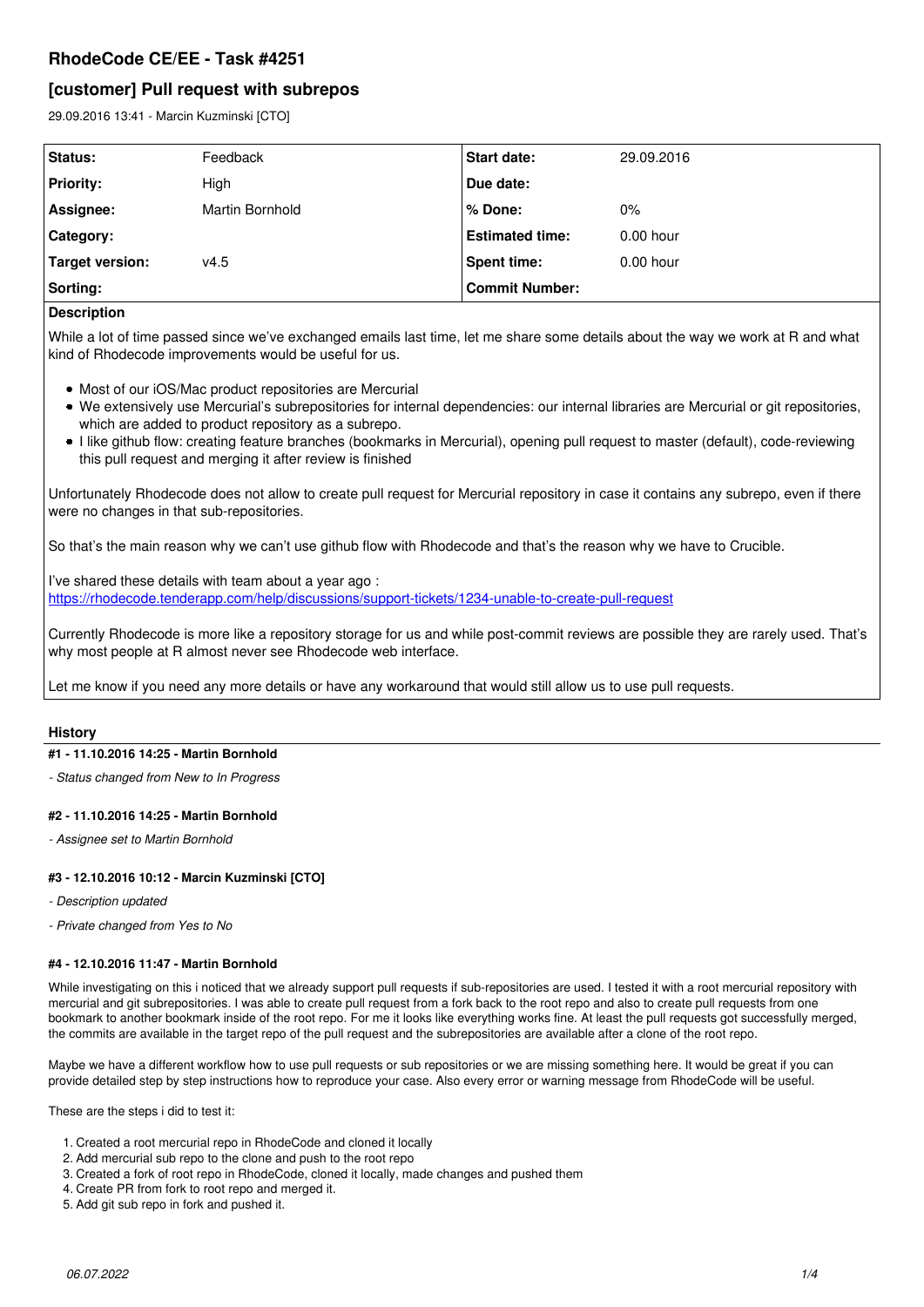6. Create PR from fork to root and merged it.

7. Cloned the root repo a second time and got all sub repos.

#### **#5 - 19.10.2016 11:11 - Martin Bornhold**

*- Status changed from In Progress to Feedback*

# **#6 - 20.10.2016 10:20 - Jasper van Zuijlen**

We, too, run into this problem. Here is how we use it.

Our Rhodecode installation does not allow for anonymous access and the default user rights are 'none'. There are a lot of small separate teams and we don't want to bother the users with repos they do not need. We chose a forking workflow meaning that every developer has his own fork. To get changes back into the central repository a user has to create a pull request. This process of forking, reviewing and merging works very comfortably because of the full rhodecode integration. Superb.

The problem arises with repos that use subrepo(s); and we are using that more and more. When we create a pull request on a repo with subrepo(s) the creation of the pull request fails because of this:

2016-10-19 17:22:30.156 INFO [rhodecode.lib.auth] user <AuthUser('id:9[USERNAME] ip:X.X.X.X auth:True')> auth enticating with:RHODECODE\_AUTH IS authenticated on func CompareController:compare 2016-10-19 17:22:30.490 INFO [rhodecode.lib.middleware.request\_wrapper] IP: X.X.X.X Request to /main\_repo/com pare/rev@4787f2c66120169c3e35ff3aea0a5722837e1da3...rev@f35ccfb5bc231e0172fd71e1065088e937b93f66 time: 0.397s 2016-10-19 17:22:36.813 INFO [rhodecode.lib.base] IP: X.X.X.X User: <AuthUser('id:9[USERNAME] ip:X.X.X.X auth :True')> accessed /forks/main\_repo-USERNAME/pull-request/new [pullrequests.create] 2016-10-19 17:22:36.839 INFO [rhodecode.lib.auth] user <AuthUser('id:9[USERNAME] ip:X.X.X.X auth:True')> auth enticating with:RHODECODE\_AUTH IS authenticated on func PullrequestsController:create /opt/rhodecode/store/rvbznw1hks4ix1pnlfmpfwh9sqmm287d-python2.7-SQLAlchemy-0.9.9/lib/python2.7/site-packages/s qlalchemy/engine/default.py:579: SAWarning: Unicode type received non-unicode bind param value param.append(processors[key](compiled\_params[key])) 2016-10-19 17:22:37.030 INFO [rhodecode.lib.utils] Logging action:`user\_commented\_pull\_request:23` on repo:`< Repository('525:main\_repo')>` by user:<User('id:9:USERNAME')> ip:X.X.X.X 2016-10-19 17:22:42.604 INFO [root] MAIL SEND TO: [u'admin@email.com'] 2016-10-19 17:22:43.215 INFO [rhodecode.lib.middleware.request\_wrapper] IP: X.X.X.X Request to /sub\_repo time : 0.029s 2016-10-19 17:22:43.230 ERROR [rhodecode.controllers.pullrequests] Error occurred during sending pull request Traceback (most recent call last): File "/opt/rhodecode/store/zdz5m20x9vhlp3ibbq14l95mcshhja3l-python2.7-rhodecode-enterprise-ce-4.4.1/lib/pyth on2.7/site-packages/rhodecode/controllers/pullrequests.py", line 452, in create description File "/opt/rhodecode/store/zdz5m20x9vhlp3ibbq14l95mcshhja3l-python2.7-rhodecode-enterprise-ce-4.4.1/lib/pyth on2.7/site-packages/rhodecode/model/pull\_request.py", line 353, in create pull\_request, created\_by\_user, 'create') File "/opt/rhodecode/store/zdz5m20x9vhlp3ibbq14l95mcshhja3l-python2.7-rhodecode-enterprise-ce-4.4.1/lib/pyth on2.7/site-packages/rhodecode/model/pull\_request.py", line 377, in \_trigger\_pull\_request\_hook pull\_request=pull\_request) File "/opt/rhodecode/store/zdz5m20x9vhlp3ibbq14l95mcshhja3l-python2.7-rhodecode-enterprise-ce-4.4.1/lib/pyth on2.7/site-packages/rhodecode/lib/hooks\_utils.py", line 81, in trigger\_log\_create\_pull\_request\_hook extras.update(pull\_request.get\_api\_data()) File "/opt/rhodecode/store/zdz5m20x9vhlp3ibbq14l95mcshhja3l-python2.7-rhodecode-enterprise-ce-4.4.1/lib/pyth on2.7/site-packages/rhodecode/model/db.py", line 3109, in get\_api\_data merge\_status = PullRequestModel().merge\_status(pull\_request) File "/opt/rhodecode/store/zdz5m20x9vhlp3ibbq14l95mcshhja3l-python2.7-rhodecode-enterprise-ce-4.4.1/lib/pyth on2.7/site-packages/rhodecode/model/pull\_request.py", line 883, in merge\_status resp = self.\_try\_merge(pull\_request) File "/opt/rhodecode/store/zdz5m20x9vhlp3ibbq14l95mcshhja3l-python2.7-rhodecode-enterprise-ce-4.4.1/lib/pyth on2.7/site-packages/rhodecode/model/pull\_request.py", line 937, in \_try\_merge pull\_request, target\_vcs, target\_ref) File "/opt/rhodecode/store/zdz5m20x9vhlp3ibbq14l95mcshhja3l-python2.7-rhodecode-enterprise-ce-4.4.1/lib/pyth on2.7/site-packages/rhodecode/model/pull\_request.py", line 968, in \_refresh\_merge\_state workspace\_id, dry\_run=True, use\_rebase=use\_rebase) File "/opt/rhodecode/store/zdz5m20x9vhlp3ibbq14l95mcshhja3l-python2.7-rhodecode-enterprise-ce-4.4.1/lib/pyth on2.7/site-packages/rhodecode/lib/vcs/backends/base.py", line 408, in merge workspace\_id, target\_ref) File "/opt/rhodecode/store/zdz5m20x9vhlp3ibbq14l95mcshhja3l-python2.7-rhodecode-enterprise-ce-4.4.1/lib/pyth on2.7/site-packages/rhodecode/lib/vcs/backends/hg/repository.py", line 658, in \_maybe\_prepare\_merge\_workspace self.\_local\_clone(shadow\_repository\_path) File "/opt/rhodecode/store/zdz5m20x9vhlp3ibbq14l95mcshhja3l-python2.7-rhodecode-enterprise-ce-4.4.1/lib/pyth on2.7/site-packages/rhodecode/lib/vcs/backends/hg/repository.py", line 543, in \_local\_clone hooks=False) File "/opt/rhodecode/store/zdz5m20x9vhlp3ibbq14l95mcshhja3l-python2.7-rhodecode-enterprise-ce-4.4.1/lib/pyth on2.7/site-packages/rhodecode/lib/vcs/exceptions.py", line 194, in wrapper

raise \_EXCEPTION\_MAP[kind](\*e.args)

RepositoryError: http authorization required for http://rhodecodeserver.xxx/rhodecode/sub\_repo (in subrepo ext ernals/sub\_repo)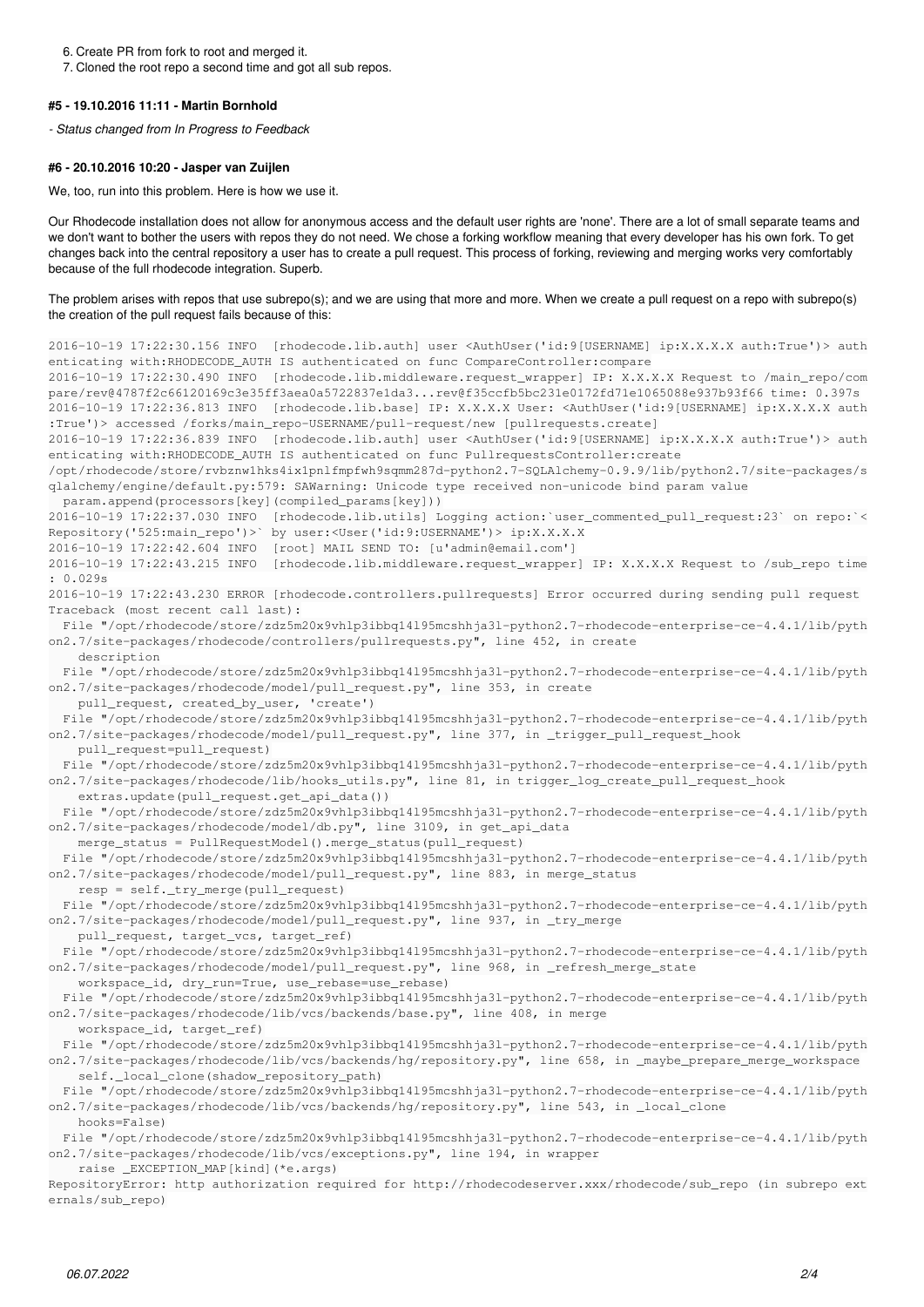i.e. after the local clone of the central repository an update is done on the default branch causing the subrepos to be cloned and updated as well (which I don't think is necessary, really). Since no authentication is forwarded this fails, as described in the exception.

I tried doing the local clone using /opt/rhodecode/store/87myn79yl0h9yb0c524s5yibkkpp9y9w-python2.7-mercurial-3.8.4/bin/hg and managed to get it to work with a hgrc:

```
$ cat /etc/mercurial/hgrc
# system-wide mercurial configuration file
# See hgrc(5) for more information
[auth]
x.prefix = *
x.username = rhodecode
x.password = [PASSWORD}
x.schemes = http https
```
This user was created in rhodecode with superadmin rights.

Unfortunately this doesn't fix the problem because, from what I understood, the hg binary is not used, but instead the API is called directly. This apparently does not load the hgrc. I also understood that the hgrc is generated from the database table 'rhodecode\_ui' but adding:

| [auth] | x.prefix   | $^{\star}$ |    |
|--------|------------|------------|----|
| [auth] | x.username | rhodecode  | 1  |
| [auth] | x.password | [PASSWORD] | 1. |
| [auth] | x.schemes  | http https | 1  |

Or:

---

| auth | x.prefix   | *          |  |
|------|------------|------------|--|
| auth | x.username | rhodecode  |  |
| auth | x.password | [PASSWORD] |  |
| auth | x.schemes  | http https |  |

Doesn't seem to make a difference.

#### What does seem to work if the following patch:

\$ diff /opt/rhodecode/store/zdz5m20x9vhlp3ibbq14l95mcshhja3l-python2.7-rhodecode-enterprise-ce-4.4.1/lib/pytho n2.7/site-packages/rhodecode/lib/vcs/backends/hg/repository\_ori.py /opt/rhodecode/store/zdz5m20x9vhlp3ibbq14l9 5mcshhja3l-python2.7-rhodecode-enterprise-ce-4.4.1/lib/python2.7/site-packages/rhodecode/lib/vcs/backends/hg/r epository.py 542c542

< self.\_remote.clone(self.path, clone\_path, update\_after\_clone=True,

> self.\_remote.clone(self.path, clone\_path, update\_after\_clone=False,

Any chance that'll make it into the next release?

#### **#7 - 20.10.2016 16:11 - Marcin Kuzminski [CTO]**

Update for initial problem:

Hi Marcin,

I've just checked this without positive result on Rhodecode 4.4.2 :

#### Steps:

- hg repo with one subrepo

```
- created two bookmarks
```
- tried to open pull request from one bookmark from other

- got Error occurred during sending pull request
- tried again with branches
- same result
- Logs from vcsserver:

(multiple GET / FETCH)

2016-10-20 13:59:00.171 DEBUG [vcsserver.base] GET GitFactory@/home/rhodecode/repos/appversioner with cache:Tr ue. Context: e9b68891-3d5f-40bd-a00a-805bfacc25e3

2016-10-20 13:59:00.172 DEBUG [vcsserver.base] FETCH GitFactory@/home/rhodecode/repos/appversioner repo object from cache. Context: e9b68891-3d5f-40bd-a00a-805bfacc25e3

2016-10-20 13:59:00.172 DEBUG [Pyro4.core] Exception occurred while handling request: Exception("NotGitReposit ory(u'No git repository was found at /home/rhodecode/repos/appversioner',)",)

2016-10-20 13:59:00.173 DEBUG [vcsserver.svn] Invalid Subversion path /home/rhodecode/repos/appversioner

2016-10-20 13:59:00.191 DEBUG [Pyro4.core] Exception occurred while handling request: Exception('http authoriz ation required for https://hg.readdle.com/appversioner (in subrepo appversioner)',)

2016-10-20 13:59:00.308 DEBUG [vcsserver.base] GET MercurialFactory@/home/rhodecode/repos/experiments/andrianhg-test with cache:True. Context: a860800a-e10d-43de-91f8-7cb4daa88520